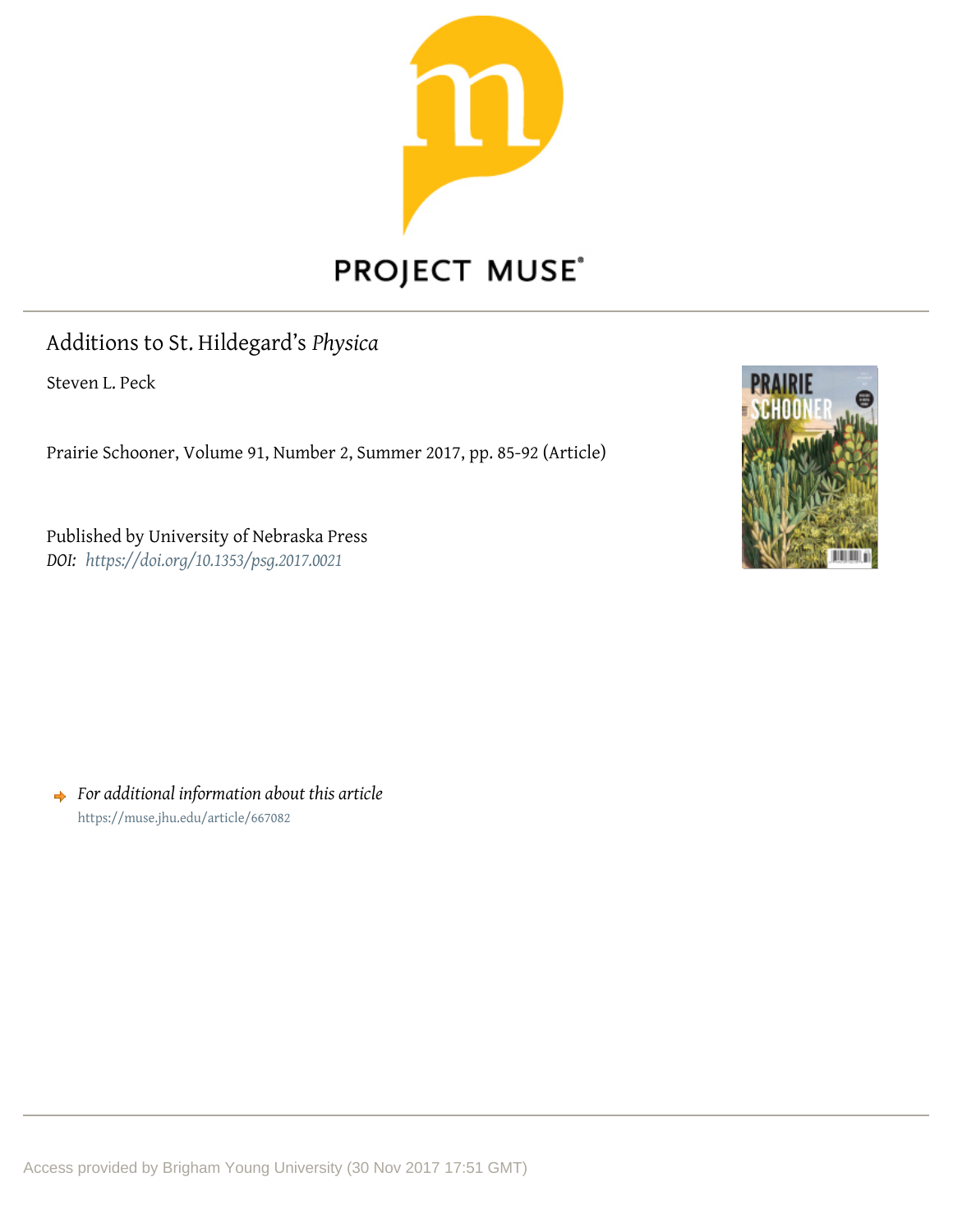## Steven L. Peck

### Additions to St. Hildegard's *Physica*

*Author's note: In the twelfth century, Hildegard von Bingen published a scientific treatise on the habits and uses of plants and animals. The following is a modern update for some species in North America she would not have known.*

#### Mule Deer

Deer are metaphysicians. They teach the world leaping and walking with grace. Harts despise Euclid and abhor straight lines. All their postulates are structured using the scents drifting through thick forest trees, supported by the logic of bird song. To prove a conjecture about the physics of necessity, they will leap in front of a moving vehicle that they might convince their comrades that their logic is sound. They are guardians of silence and will defend stillness with their lives. Their gaze is Hegelian, o√ering thesis to your antithesis, and the synthesis will break your heart and leave you confused and tired, good only ever after for sighs and long walks. Old deer, whose antlers have grown forked with many points, are ridiculed by younger deer; they then are forced to live solitary lives, hiding the shame of their deficit of daring when they stood among wolves and mountain lions. Deer resemble humans most in their arrogance and cunning. They understand the calculus of shadows and hide their offspring in its intricacies. When the world is white with snow and the moon's glow illuminates and softens the earth's rugged undulations—its rocky and rough coarseness—deer will gather and in the sparkling snow practice a magic fierce and unrelenting. This sorcery will draw down what it is to frolic without a fear of death. If you see this, your heart will be replaced by that of a deer, and you will grow both quiet and contemplative, unassuming and steady-eyed. If you meet someone like this, you may be sure they have seen a coven of deer's spellwork; there is nothing you can do for them. Be content. They are lost.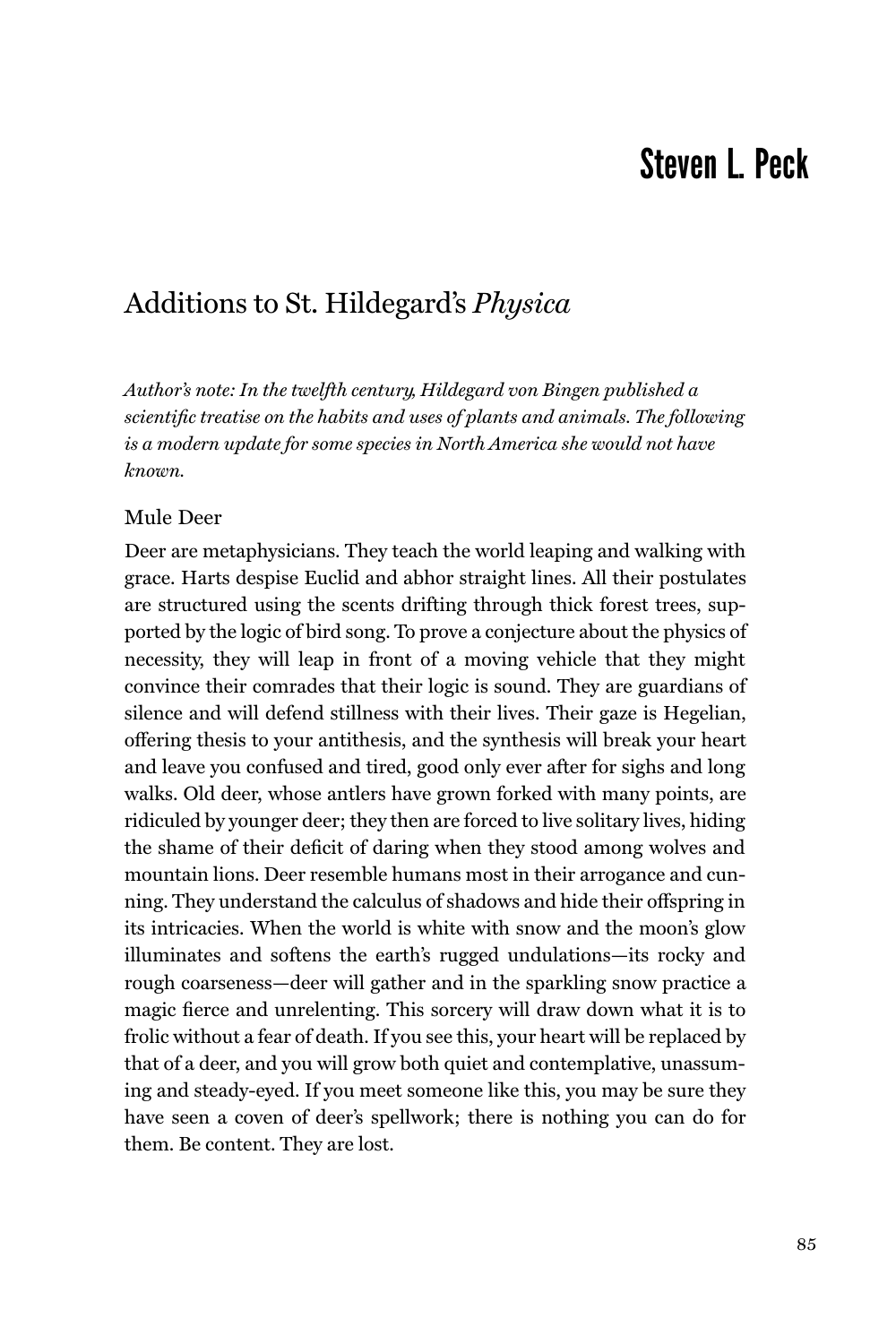#### Opossums

Opossums are marsupials, so they carry their questions outside their bodies in a pouch. This leads to particular vulnerabilities, including an unpleasant openness and awkward frankness when they ponder the world into which they were thrown. Who they are is nakedly exposed to the world for further inquiry and sometimes they will play dead rather than suffer the needling of those who mock and pester them. They have evolved ugliness as a defense against ridicule, and their ratty tangle of unruly hair and naked tail allow them to withstand the boorish taunts of rascals. An attitude of forbearance in personal hygiene belies a bellicose commitment to purity of expression—an almost positivist reluctance to treat their, admittedly primitive, concepts as fuzzy or their notions as inexact. When a persimmon they perceive, a persimmon they expect it to be. They most resemble humans in their tendency to believe their own narrative and in their reluctance give others the benefit of the doubt in constructing their own. Opossums have only four kinds of teeth, and so their cosmology is based upon a fourfold conception of reality: wood, pavement, enemies, and persimmons. Their magic is simple and might be better characterized as a kind of sleight of hand rather than proper conjuring. They are without science. They do not readily accept blame even if at fault and are inclined to petulance if accused of anything carrying the odor of scandal. If you meet one in the woods, pass by with a nod. And never make fun of it just to see it fall into a torpor. Such is considered rude and ill mannered.

#### Coyotes

When coyotes take holy orders, and all do, they take a vow to wander. Over the natural world they are called to roam far and wide, visiting many climes to sample the ecosystems of the world in their variety and fullness. While solitary, they are not inclined to loneliness. They are tasked by their vocation to chronicle with their mind's eye the substances, shapes, and events of existence. This they take seriously. Such an undertaking requires a level of attention that does not lend itself to the contemplation of their isolated state, so in large, they are content in their seclusion. Many believe they gather in groups to sing their mournful, sharp, and wintry-voiced whines to alleviate their friendless state, but this is not true. When a coyote dies, its ghost flies over the landscape until it finds a living member of its species and listens to its aria; if the eidolon is pleased, it attaches itself to the soloist for the remainder of the singer's mortal life. Thus, when a coyote howls, others nearby know it is presenting to a ghost and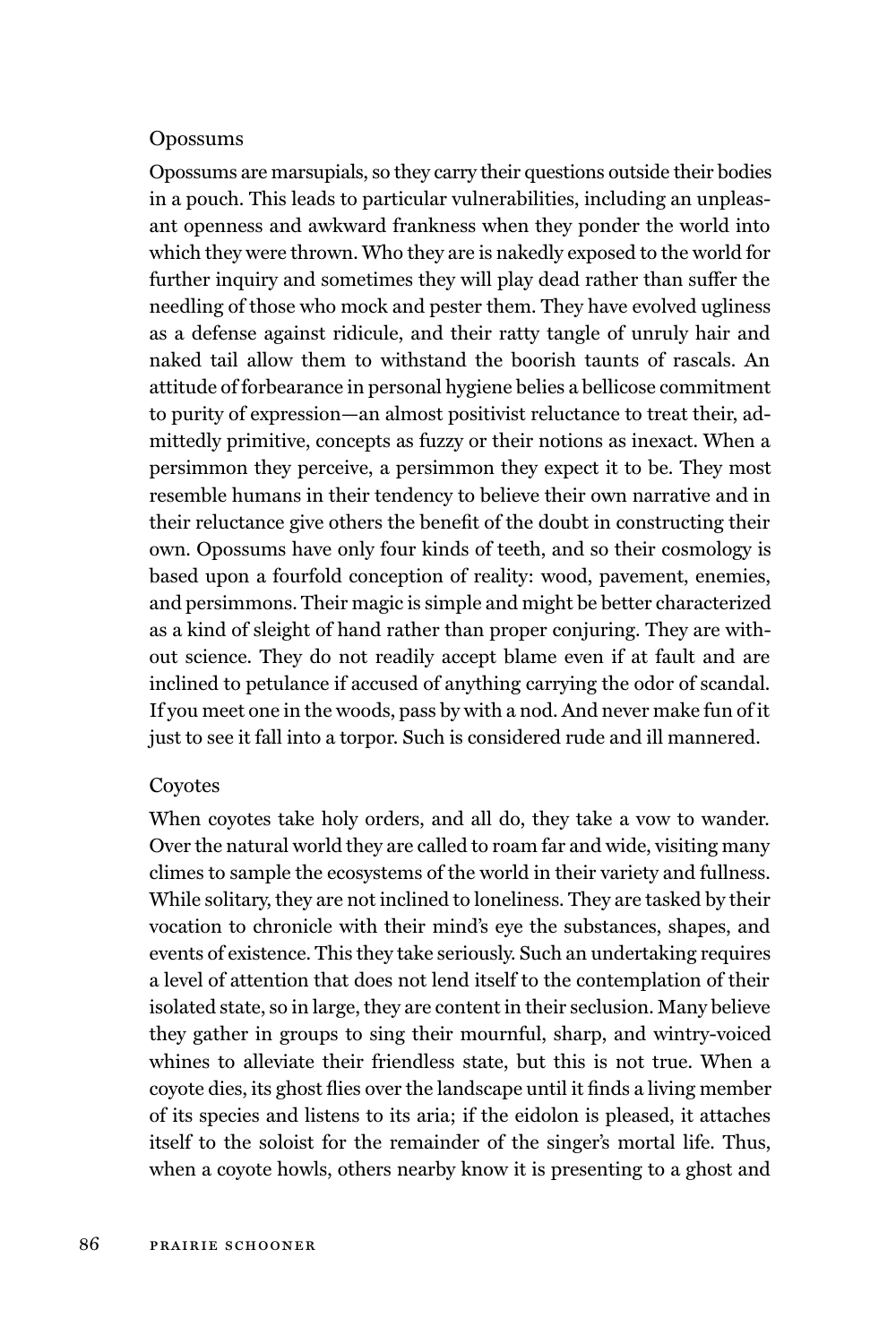they run en masse toward the sound that they too might be considered for attachment by the spectral beast. A successful crooner may attract many ghosts to its retinue, sometimes as many as ten or even twenty. A coyote without an attached spirit feels incomplete and others hold it in contempt (this is why dogs are so despised—they are always ghostless). Their love of science is well known. They are especially like humans in their love of nuanced tastes and in the epicurean delight they take in sampling a selection of different flavors in their daily ration. Coyotes will, of course, take what they find; they are mendicant wanderers, after all. Nevertheless, they have a refined palate and enjoy things they can first savor. It also must be remembered that these sage canids have a deep, inherent spirituality accorded in proportion to the number of apparitions they have been able to gather. This gives them power to perform miracles of a particular natural type, such as making the moon appear larger, more hallowed, and brighter than usual. If you meet one at night under an enchanted moon, ask for a blessing. It will willingly grant your petition, allowing you ever after to hear the music of any coyote's attending shadow souls.

#### Aspens

Aspens capture a fullness of being unlike any other organism in the universe. Indeed, alien races across multiple galaxies have argued whether such an organism is even possible, and had they known it existed on Earth would have spared no effort to travel here to behold it, if only for a moment. An aspen's consciousness exceeds that of humans in capacity and depth of expression by orders of magnitude. As you know, this whitebarked tree of the genre Populous is a forest of trees knit together by a vast and complex root system sometimes covering many hectares. These roots combined with mycorrhizae soil, and the soil's associated microfauna form the plexus over which information is routed and woven into a framework of mind that can contemplate the cosmos in ways beyond the limited convolution of the primitive mammalian mess of wet cells splashing within our frenzied electrical soup. This we cannot hope to mimic. However, while these plantish algorithmic progressions are agile and bold, their slow tick-tock through the libertine channels of thought are uncanny and slow, but in reciprocal strength glorious. Their comprehension of a single idea, or the fragment of the beginning of an idea, might take a year to ponder properly. The formation of a perceptual moment may stretch over days and weeks. Aspens resemble humans in no thing. They contemplate the mountains. They ruminate on the fall of winter snows,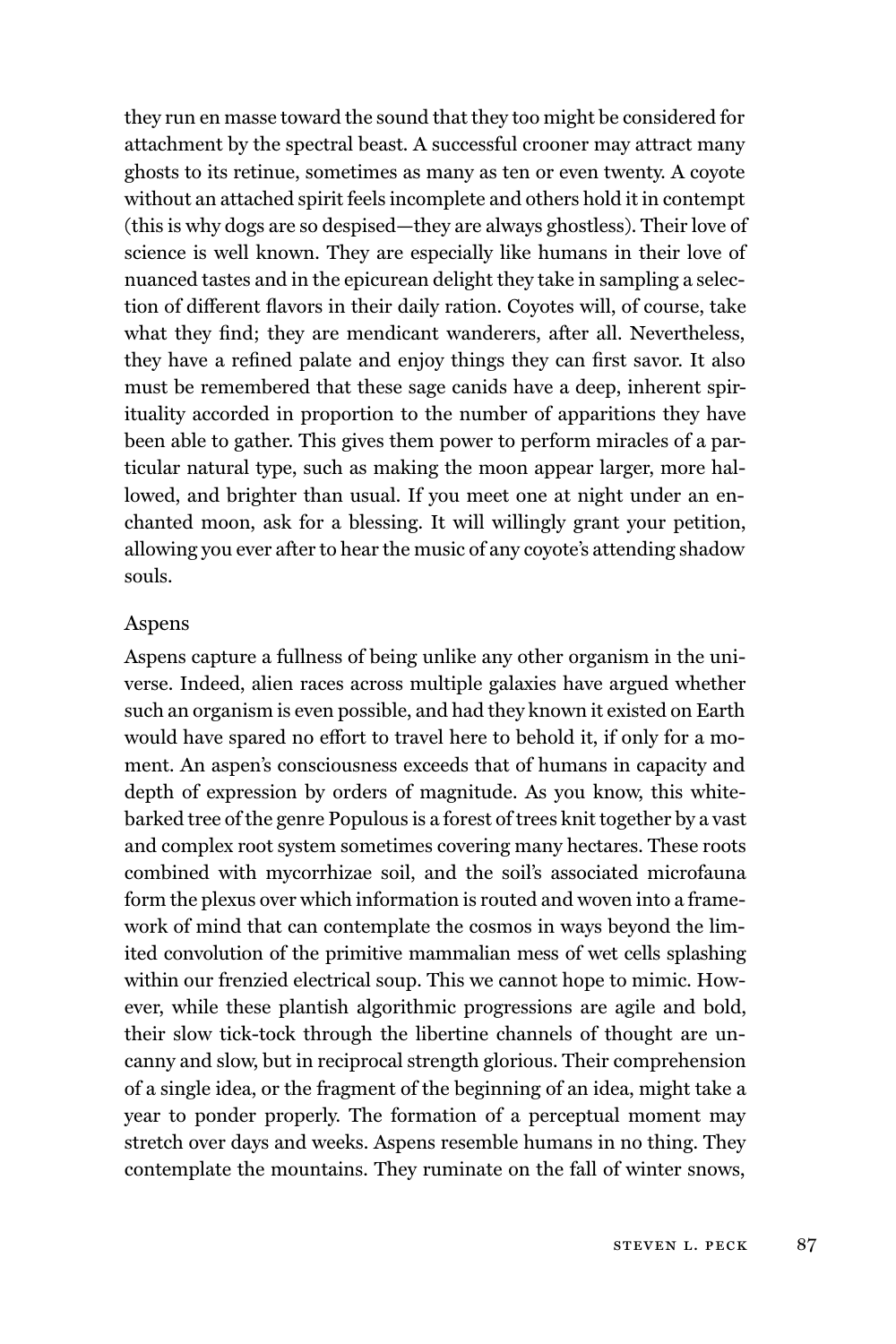and mull over the summer winds that carry with them the roiling clouds of a thunderstorm—those great engines of moving water and electron exchange. The changing seasons condition an aspen's perspective and provide a metaphor for an epistemology of being. We cannot begin to understand their world in our compressed time scales and over our paltry and limited spatial scales. They see patterns we cannot contemplate, movements and harmonics that will ever escape our gaze. Their ideas are sublime and infused with the absolute. Yet, there is a strange hope that we can still commune with them. Only a modicum of their knowledge and experience will be transferred, of course, but that is no trivial thing and is worth the patient work of translation and the required engagement of the eerie hermeneutics demanded in species-bridging interchanges. It takes significant work to even capture an ill-formed and inadequate hello. Here is how it is done. Find an aspen, of at least a hectare in size, growing alone, far away from distractions, on a south-facing slope. Make it a cool day in late spring. Lie on your back and watch the deep blue dome of heaven through their scintillating leaves dancing before your eyes. Find in the chaos of that frolicking shimmer a notion, or the scrap of a notion, and hold it, treasuring its shape and contours. It will, like a fleeting dream, be hard to grasp, slipping and sliding in and out of memory, its presence giving hints as to its dimensions. Like a bubble bursting just as its shape seems to be materializing from a subtle emergence. You will find this frustrating and depressing. Do not give up. It is in this effort, not in its success, that your mind is conditioned and prepared to hold audience with these imperial entities. Continue your gaze until the breeze dies and the stars gather in a sky as cold and black as a raven's eye. Thus, the aspen begins to coerce things from your dim human longings. Thoughts will appear that you did not imagine possible, and that "go beyond," as it were. Visions will form that seem so ineffable and large that you are sure you will burst in an explosion of beauty and light. You will touch something. However, like a beetle crawling across Newton's desk, you will not comprehend the equations of existence you have encountered, but you will know, yes, you will know, that there are worlds of mind beyond ken. And mark this. You will be changed into something vast and soulful, which will allow you to glory in your smallness and allow you in humility to fall to your knees in recognition that you have touched the heart of the aspen.

#### Harvester Ants

Harvester ants are gifted with unsullied freedom. They epitomize the embodiment of agency. Every deed in an ant's repertoire is an act of free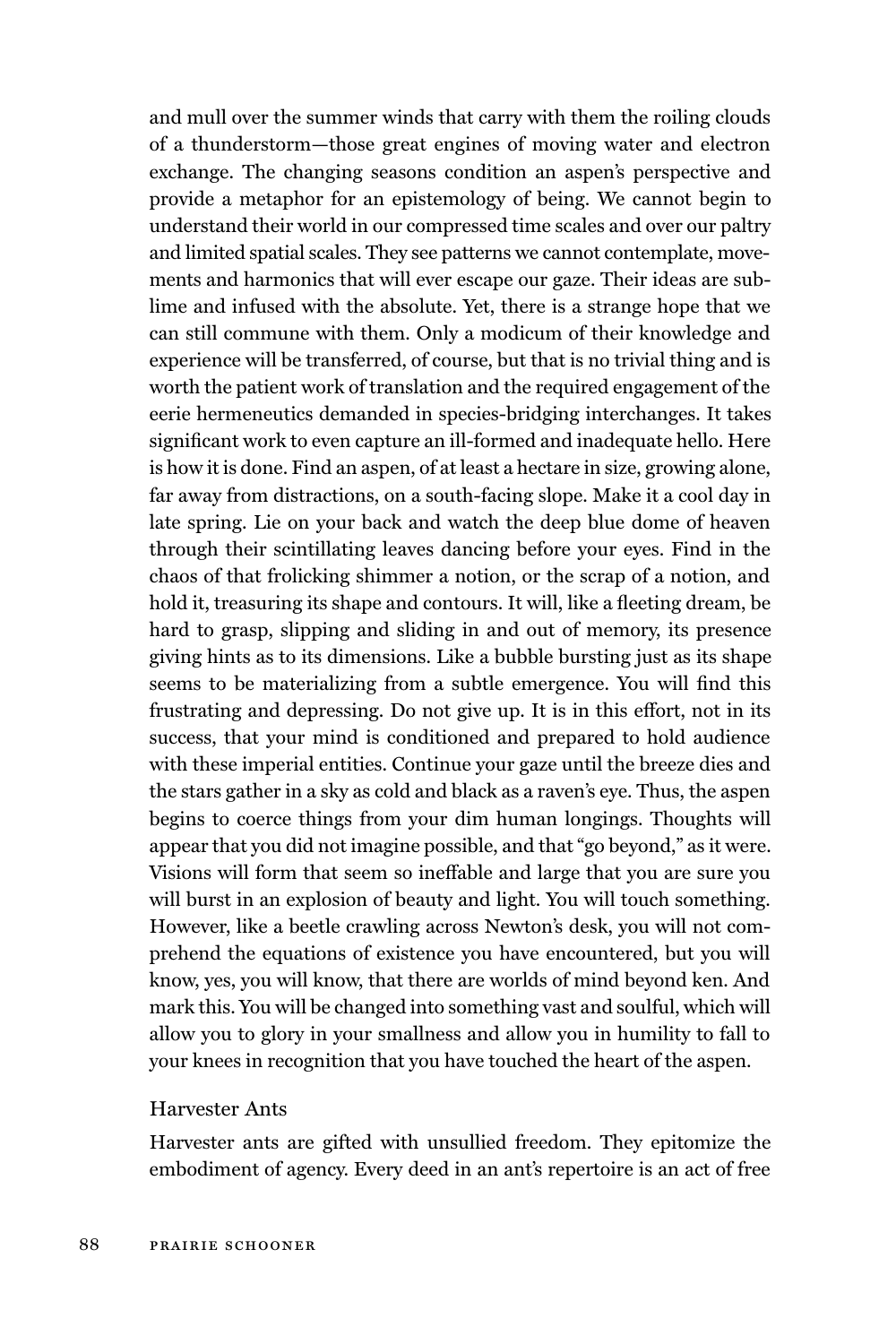will and choice. While every animal is a pastiche of locked deterministic behavior, instinct, and genetic algorithms, ants are unique in that they have no nature other than prerogative. No tick. No tock. They are the playful indulgence of a universe obsessed with discretion. Volition refined, encased, and poured into the chitin shell we call an ant. This perplexes you. You wonder how this can be so. Are not ants the paradigmatic case of the well-oiled biological machine? Do they not exemplify the very idea of lockstep order and unrelenting necessitarianism? No! It is an illusion. For the last 150 million years, ants have chosen to act in such a way that to us appears to be deterministic. When one ant follows another in a long line, say, from some hole in your flooring to the edge of your cabinet, it is only by coincidence they have all chosen the same place to go. Nothing more. It so happens that there are an infinite number of universes. In some, ants wander willy-nilly hither and yon. In some, they appear to act under rules of behavior for a time, then wander off in their freewheeling directions toward unspecified purposes. It is just by chance, however, that we live in a universe in which ants have all chosen to do exactly what they would do if they could not do otherwise. They all choose the alternative they would be forced to take if there was no other choice! This could end at any moment, of course, with ants careening off in multiple directions as their will ceases to match necessity. Ants most resemble humans in their radical, existential freedom. You can occasionally catch a particular ant whose choice does not match that of what a machine-ant world would predict. Watch a colony. Notice that one ant that just takes off on its own. That ant is no more or less free than its compatriots, but it has chosen to wander in a direction strange when viewed through the lens of determinism. But all ants are so choosing, it's just that their choice coincides with robotic behaviors and widget-like conduct. One day it is possible that all ants everywhere will just head off in a random (to us) direction, peeling off into whatever adventure strikes their fancy; there are universes in which that very thing happened today, but it is not this one. How likely is this to happen in our reality, in that they have thus far comported themselves identically to an automaton? It is hard to say. It is their choice, after all.

#### Ravens

Like a Leibnizian monad, ravens hold a representation of the entire universe within their mind. Look deeply into their eye, and a glimpse of the radical depth of which they partake will emerge. You might see the sun and the forces that hold sway in the heart of its fiery nuclear engine, or the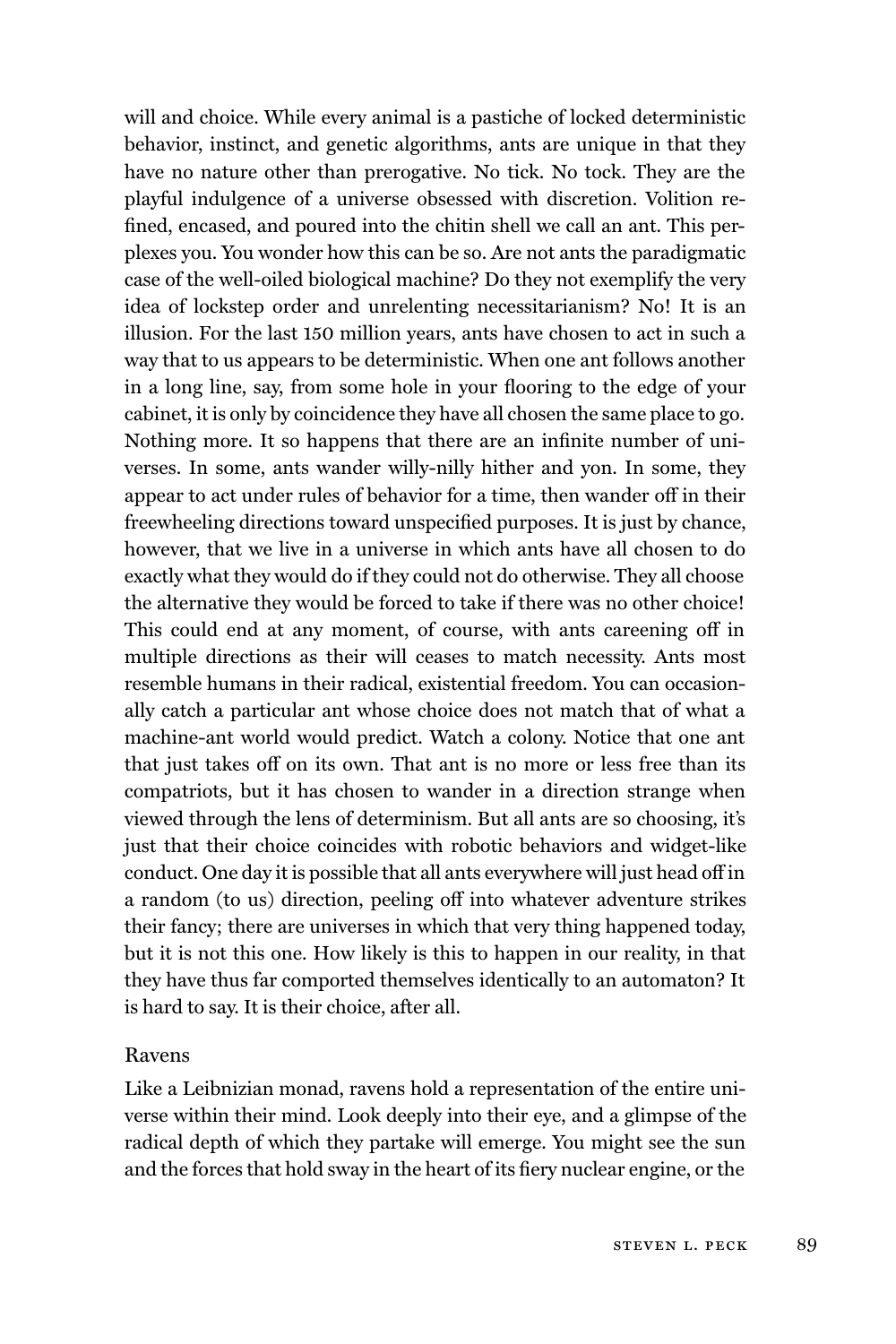mysterious ort cloud hugging the far edge of our star's gravity well, or the local galactic cluster, or even the seas of distant planets wherein true leviathans swim defying even great war gods who attempt to hook their fearsome beaks. All these are represented in the bird's unfathomable consciousness and, like a strange Mandelbrot set, if you tried to drill down to the bottom of a particular bird's manifest image, you would find no sea bed on which to fix an anchor. A scientist of a materialist stripe would challenge this assertion, claiming that this would be impossible. She might open a raven's skull and carefully section the brain in a thorough and banal dissection. She might count the dendrites and their branching possibilities. She might establish within some error-barred estimate the total possible connections these neural structures might share, and finding it finite, calculate, using Shannon's Index, some upper estimate of the total information such a brain might contain. With scoffing delight she might declare all those who claim to know the ways of ravens fools. Nevertheless it spins. I did not say a raven's brain contained a simulacrum of the universe. No, I said its mind. For the raven's brain unlocks new potentials that lie hidden and which open and revel vast arenas in this rapturous cosmos. Mind. One that with limitless unfoldings dares the seeker to descend into habitats of unexplored being, a Mariana Trench of thought compared with the rake scratch on granite that all of human knowledge has thus far uncovered. For example, think on this. If our chamber-doorrapping friend's mind mirrors the entire universe, then because our exemplary raven is an inhabitant of said universe, its own mind is represented again fully in its own mind again, and again, and again, and again, ad infinitum. And you wonder that you cannot comprehend the raven! Ha! Yet, despite the bird being all-knowing, it is also humble, and thus resembles humans in their ability not to take themselves too seriously. Therefore the raven is content to forage on carrion, to cry out courage to the flagging spirits of fellow predators, and to fly shamelessly in their murders of delight.

#### Vesper Bats

The vesper bat lives in a field of textured space. It encounters a world with supple horizons of perception, reaching its limit at the point where reflected sound becomes an unrecognizable white noise. It knows nothing of the stars for there is no chirp that can be reflected from those distant points of light. The source of rain is not roiling clouds but arrives from changes in temperature, moods of wind and pressure, a barely noticeable darkening. After the rain starts, the world changes, the way leaves dance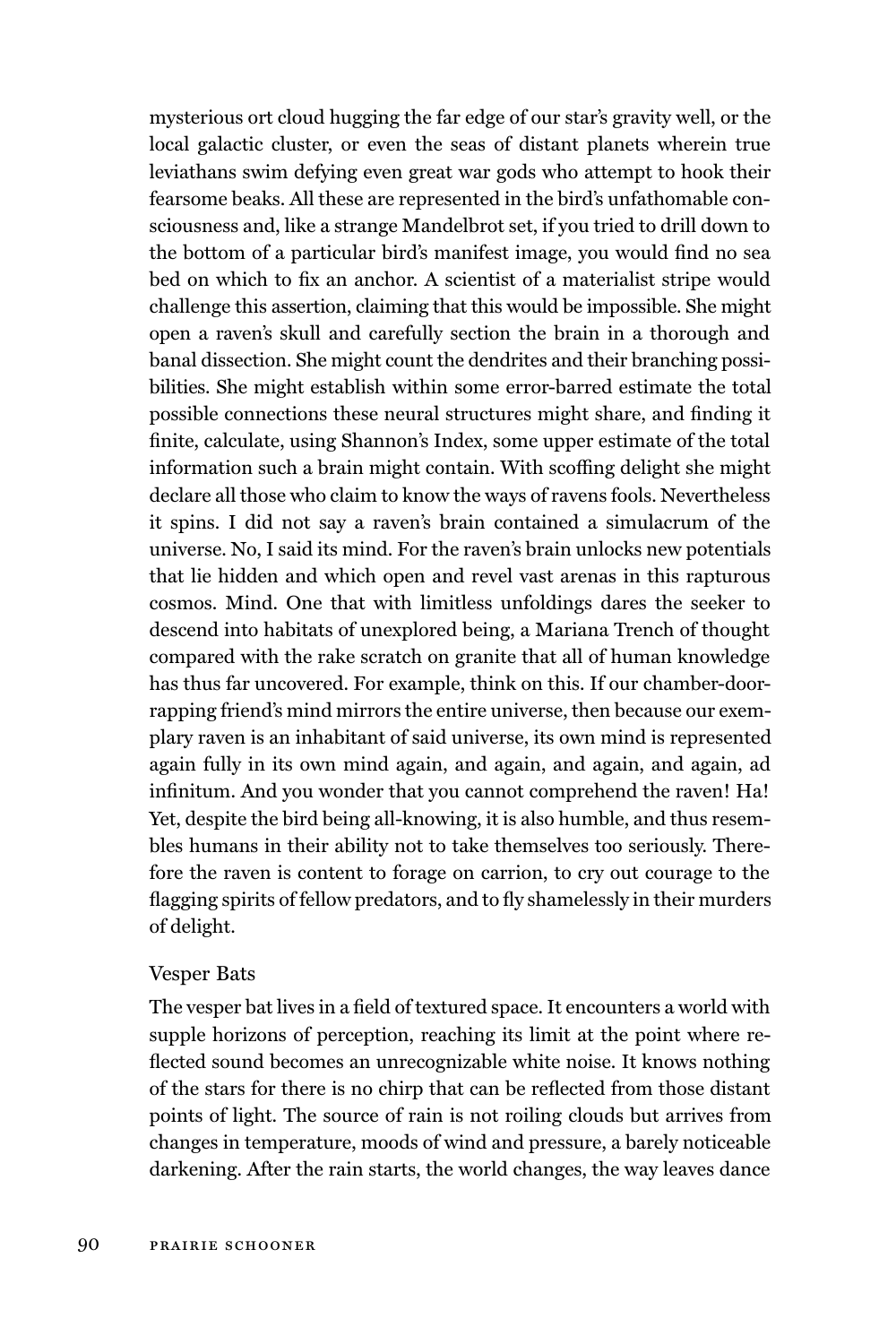in space follow new patterns, and the world takes on new acoustic flavors as the echoed sounds become softer and nuances of texture are masked and dampened. Their world is not the sharp-edged realm we encounter using light. No. Sound bends around corners. It is reflected off nearby objects and is changed by the way it combines with other sounds in the ambient air, adding to the depth of a bat's perception, giving a more complete aural picture of the three dimensions that they inhabit. Their world of sound is rich with information about textures tinged with traces of tonal changes, making the music of their clicks reflect aspects of the natural world invisible to us. Vesper bats are like humans in their love of insects. Not just as a source of food (in which they take delight) but because an insect's hard chitin shell is dappled and stippled, variegated, traced with soft hairs that return a beautiful and complex resonance pattern from the bat's echoed intonations. The creatures can then "play" the insect by modulating and tempering its carefully orchestrated clicks and pipings into a spatial manifestation that can only be called art—a kind of bat art that other chiropterans might appreciate and honor. Remember, this is not music as we know it; sound is how they represent the world of space as we do in oil, acrylic, and watercolor. Sometimes bats of different species will combine their voices when the air is filled with a variety of insects in late summer, creating a symphony of threedimensional representation that would be forever cherished in our finest museums if we could translate this sound-painting into the limitations of our light-based artworks. They do it because of the delight that it brings them. The aesthetic pleasure of creating art. Bats are also creatures of home. Their caves are places of safety and comfort. To us their caves look dull-walled and nondescript, but from the bat's perspective they live in a hall of mirrors. When a chirp reaches the wall, it bounces back to the bat and off the bat and back to the wall creating an image of the bat in the depth of the wall, giving them the same effect a mirror does for us. In these echoes, they see themselves reflected as they make love, or share their food with offspring, or as they snuggle with their friends, and press their noses together with all those they love. The back-and-forth reflection creates the illusion of an eternity of bat life stretching to the horizon of their perception, like a room with facing looking-glasses in our world seems to stretch to an infinite vanishing point of endless mirrors, reminding them of the depth of existence and the joy of sharing life with other creatures that together create a community of warmth and food and chirps that carry meaning and artistic pleasures. But this does not negate the great joy bats feel when they press tightly against the body of another, whether lover or